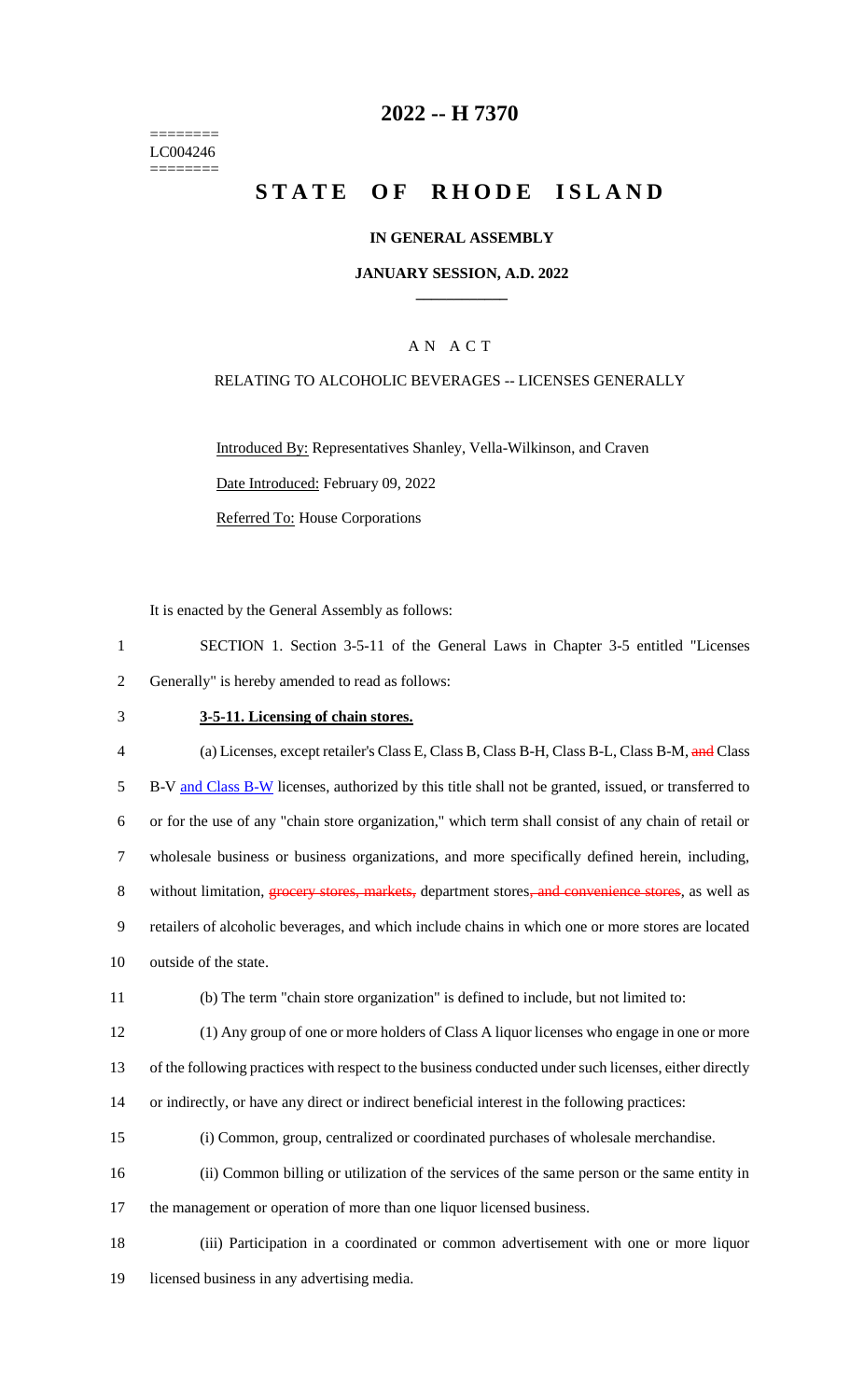(iv) Coordinated or common planning or implementation of marketing strategies.

(v) Participation in agreed upon or common pricing of products.

(vi) Any term or name identified as a chain or common entity.

- (2) Any group of one or more liquor license holders who share any of the following common features, either directly or indirectly or acquire any direct or indirect beneficial interest in the following practices:
- (i) The same director of a corporation, member of a LLC, LLP, partner in a general or limited partnership, trustee or beneficiary of a trust.
- 

(ii) The same individual or corporate owners.

 (3) Any group of one or more license holders that is found to be a "chain store organization" as a factual matter by the department, as a result of an evidentiary hearing in connection with any application for the issuance, grant or transfer of a license, or upon the filing of a complaint by any member of the public.

 (4) Upon a finding of violation of this section, the department shall be empowered to set a fine up to the amount of ten thousand dollars (\$10,000) per violating licensee, revoke the license of the violator, or suspend the license of the violator for a period of time to be determined by the department. Additionally, the department shall issue a cease and desist order against the violating chain store entity(s) and may further order the dissolution of the violating chain store entity(s).

- SECTION 2. Chapter 3-7 of the General Laws entitled "Retail Licenses" is hereby amended by adding thereto the following section:
- 

## **3-7-30. Class B-W license.**

(a) A retailer's Class B-W license may be issued to any grocery store, market or

convenience store, authorizing the holder to keep for sale and to sell, at the place described, malt

beverage or wine as defined in § 3-1-1, at retail and to deliver the beverages in a sealed package or

- container, which package or container shall not be opened nor its contents consumed on the
- premises where sold.
- (b) The annual fee for a Class B-W license is five hundred dollars (\$500) to one thousand
- dollars (\$1,000), prorated to the year ending December 1st of every calendar year.
- 

SECTION 3. This act shall take effect upon passage.

======== LC004246 ========